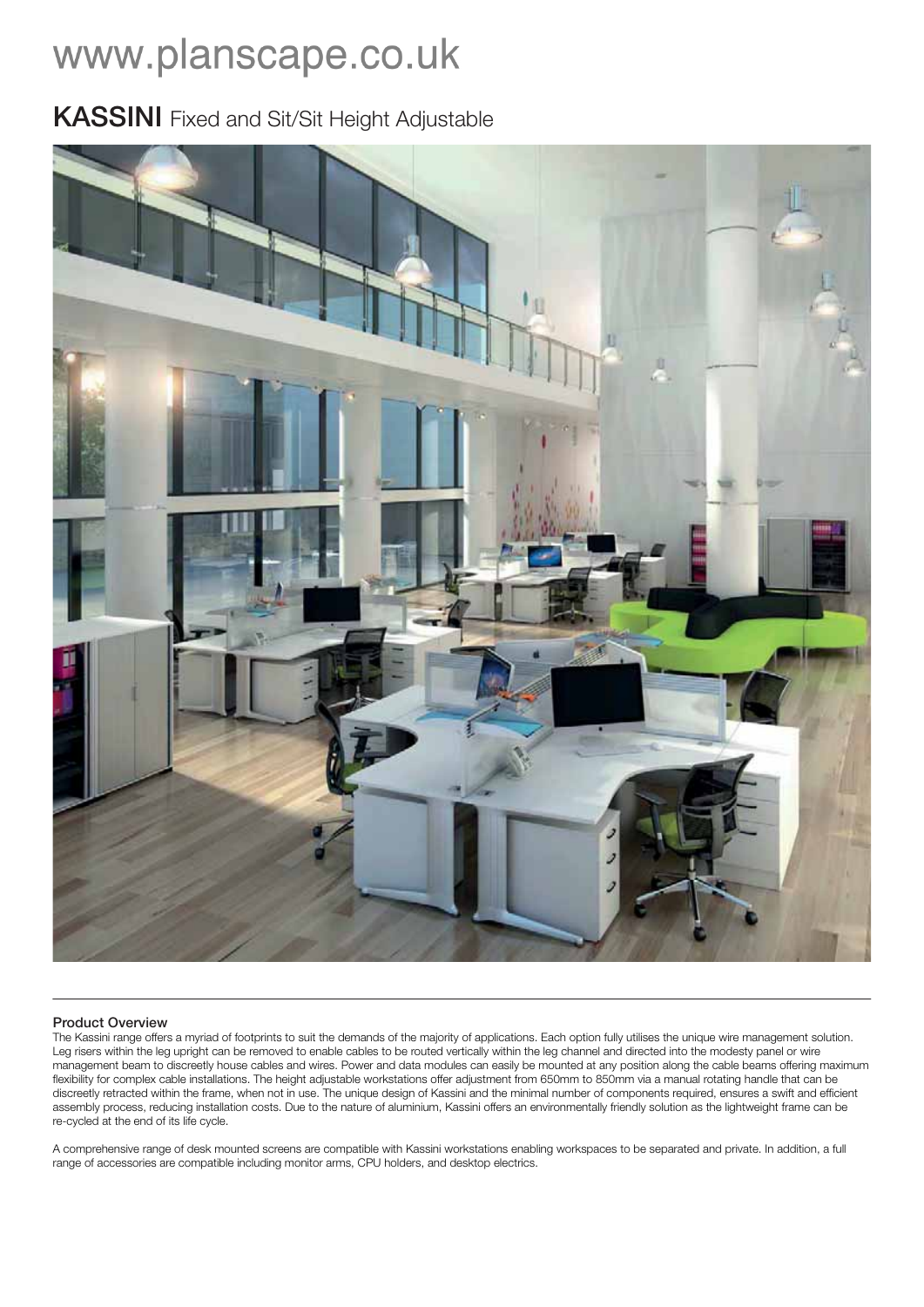#### **KASSINI** Sit/Sit Height Adjustable Workstations

Metal: Silver RAL 9006 (Standard), Black Graphite, White RAL 9003<br>
MFC: Ash, Autumn Cherry, Beech, Chester Oak, English Walnut, Grey, Laurentii Wenge,<br>
Natural Nebraska Oak, Grey Nebraska Oak, White<br>
Edging: White with Bla

| Description                                                                                                                                                                                           | Code                                                                                                                         | W                                                            | D                                                                                            | Н                                                                                    | Price      |        |
|-------------------------------------------------------------------------------------------------------------------------------------------------------------------------------------------------------|------------------------------------------------------------------------------------------------------------------------------|--------------------------------------------------------------|----------------------------------------------------------------------------------------------|--------------------------------------------------------------------------------------|------------|--------|
|                                                                                                                                                                                                       |                                                                                                                              |                                                              |                                                                                              |                                                                                      | <b>MFC</b> | Veneer |
| Kassini Height Adjustable Rectangular Desk<br>Available with 800mm and 600mm Ends.<br>Crank handle height adjustment.<br>Horizontal wire management as standard.                                      | KR18/HA<br>KR16/HA<br>KR14/HA<br>KR12/HA<br>KR10/HA<br>KR8/HA                                                                | 1800<br>1600<br>1400<br>1200<br>1000<br>800                  | 800<br>800<br>800<br>800<br>800<br>800                                                       | 650-850<br>650-850<br>650-850<br>650-850<br>650-850<br>650-850                       |            |        |
|                                                                                                                                                                                                       | <b>KR18/6/HA</b><br><b>KR16/6/HA</b><br><b>KR14/6/HA</b><br><b>KR12/6/HA</b><br><b>KR10/6/HA</b><br>KR8/6/HA                 | 1800<br>1600<br>1400<br>1200<br>1000<br>800                  | 600<br>600<br>600<br>600<br>600<br>600                                                       | 650-850<br>650-850<br>650-850<br>650-850<br>650-850<br>650-850                       |            |        |
| Kassini Height Adjustable Bow Fronted<br><b>Rectangular Desk</b><br>Crank handle height adjustment.<br>Horizontal wire management as standard.                                                        | KRB18/HA<br>KRB16/HA                                                                                                         | 1800<br>1600                                                 | 900<br>900                                                                                   | 650-850<br>650-850                                                                   |            |        |
| Kassini Height Adjustable D Ended Desk<br>Crank handle height adjustment.<br>Horizontal wire management as standard.<br>Right-hand shown.                                                             | KR22D RH/HA<br>KR22D LH/HA<br>KR20D RH/HA<br>KR20D LH/HA                                                                     | 2200<br>2200<br>2000<br>2000                                 | 800<br>800<br>800<br>800                                                                     | 650-850<br>650-850<br>650-850<br>650-850                                             |            |        |
| Kassini Height Adjustable Crescent<br>Workstation<br>Crank handle height adjustment.<br>Horizontal wire management as standard.<br>600mm return.<br>Right-hand shown.                                 | KC18 RH/HA<br>KC <sub>18</sub> LH/HA<br>KC16 RH/HA<br>KC16 LH/HA<br>KC14 RH/HA<br>KC14 LH/HA                                 | 1800<br>1800<br>1600<br>1600<br>1400<br>1400                 | 1200<br>1200<br>1200<br>1200<br>1200<br>1200                                                 | 650-850<br>650-850<br>650-850<br>650-850<br>650-850<br>650-850                       |            |        |
| Kassini Height Adjustable Bow Fronted<br><b>Crescent Workstation</b><br>Crank handle height adjustment.<br>Horizontal wire management as standard.<br>600mm return.<br>Right-hand shown.              | KCB18 RH/HA<br>KCB18 LH/HA                                                                                                   | 1800<br>1800                                                 | 1300<br>1300                                                                                 | 650-850<br>650-850                                                                   |            |        |
| Kassini Height Adjustable Single Wave Desk<br>Available with 1000mm-800mm and<br>800mm-600mm Ends.<br>Crank handle height adjustment.<br>Horizontal wire management as standard.<br>Right-hand shown. | KW18 RH/HA<br>KW18 LH/HA<br>KW16 RH/HA<br>KW16 LH/HA<br>KW14 RH/HA<br>KW14 LH/HA<br>KW12 RH/HA<br>KW12 LH/HA                 | 1800<br>1800<br>1600<br>1600<br>1400<br>1400<br>1200<br>1200 | 1000-800<br>1000-800<br>1000-800<br>1000-800<br>1000-800<br>1000-800<br>1000-800<br>1000-800 | 650-850<br>650-850<br>650-850<br>650-850<br>650-850<br>650-850<br>650-850<br>650-850 |            |        |
|                                                                                                                                                                                                       | KW18/6 RH/HA<br>KW18/6 LH/HA<br>KW16/6 RH/HA<br>KW16/6 LH/HA<br>KW14/6 RH/HA<br>KW14/6 LH/HA<br>KW12/6 RH/HA<br>KW12/6 LH/HA | 1800<br>1800<br>1600<br>1600<br>1400<br>1400<br>1200<br>1200 | 800-600<br>800-600<br>800-600<br>800-600<br>800-600<br>800-600<br>800-600<br>800-600         | 650-850<br>650-850<br>650-850<br>650-850<br>650-850<br>650-850<br>650-850<br>650-850 |            |        |
|                                                                                                                                                                                                       |                                                                                                                              |                                                              |                                                                                              |                                                                                      |            |        |

医皮肤性 医皮肤性 医血管性 医血管性血清 医血管性血清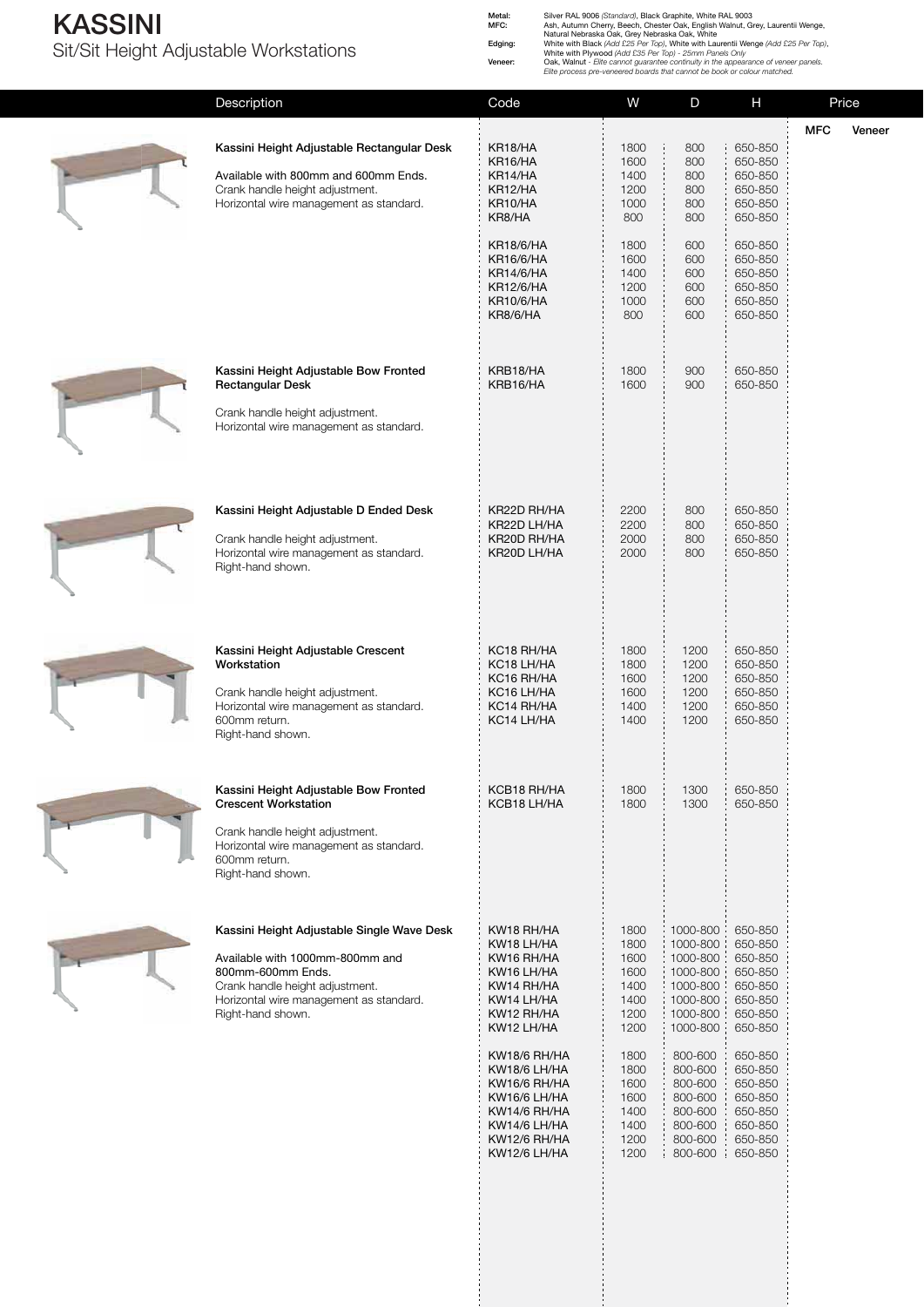#### **KASSINI**  Sit/Sit and Fixed Height Workstations

**Workstation**

Metal: Silver RAL 9006 (Standard), Black Graphite, White RAL 9003<br>
MFC: Ash, Autumn Cherry, Beech, Chester Oak, English Walnut, Grey, Laurentii Wenge,<br>
Natural Nebraska Oak, Grey Nebraska Oak, White<br>
Edging: White with Bla

and Accessories

| ieigi it vvorkstations.              | Veneer: | White with Plywood (Add £35 Per Top) - 25mm Panels Only<br>Oak, Walnut - Elite cannot guarantee continuity in the appearance of veneer panels.<br>Elite process pre-veneered boards that cannot be book or colour matched. |   |   |       |
|--------------------------------------|---------|----------------------------------------------------------------------------------------------------------------------------------------------------------------------------------------------------------------------------|---|---|-------|
| Description                          | Code    | w                                                                                                                                                                                                                          | D | н | Price |
| Kassini Height Adjustable 120 Degree |         |                                                                                                                                                                                                                            |   |   |       |

| ٠<br>Ξ |
|--------|
| 53     |
| z.     |
|        |

| Crank handle height adjustment.                   |  |
|---------------------------------------------------|--|
| Can be configured as a singular workstation or in |  |
| modules of 3, 6, 9 etc.                           |  |
| Horizontal wire management as standard.           |  |



| Gan be configured as a singular workstation or in<br>modules of 3, 6, 9 etc.<br>Horizontal wire management as standard. |                                                                                                                                                                    |                                             |                                        |                                        | <b>MFC</b> | Veneer |
|-------------------------------------------------------------------------------------------------------------------------|--------------------------------------------------------------------------------------------------------------------------------------------------------------------|---------------------------------------------|----------------------------------------|----------------------------------------|------------|--------|
| 1200mm x 1200mm (800mm Ends)                                                                                            | K120/HA                                                                                                                                                            | 2078<br>(Extreme)                           | 800                                    | 650-850                                |            |        |
| 1000mm x 1000mm (600mm Ends)                                                                                            | K120/6/HA                                                                                                                                                          | 1732<br>(Extreme)                           | 600                                    | 650-850                                |            |        |
| <b>Slinky Cable Riser</b>                                                                                               |                                                                                                                                                                    |                                             |                                        |                                        |            |        |
| Silver<br>White<br><b>Black</b>                                                                                         | SCR/S (Silver)<br>SCR/W (White)<br>SCR/B (Black)                                                                                                                   |                                             |                                        |                                        |            |        |
|                                                                                                                         | Please Note:<br>Kassini height adjustable workstations do not provide upright wire<br>management within the leg frame. As an alternative, use slinky cable risers. |                                             |                                        |                                        |            |        |
|                                                                                                                         |                                                                                                                                                                    |                                             |                                        |                                        |            |        |
| Kassini Fixed Height Rectangular Desk                                                                                   | <b>KR18</b><br><b>KR16</b>                                                                                                                                         | 1800<br>1600                                | 800<br>800                             | 725<br>725                             |            |        |
| Available with 800mm and 600mm Ends.<br>Horizontal and vertical wire management<br>as standard.                         | <b>KR14</b><br><b>KR12</b><br><b>KR10</b><br>KR8                                                                                                                   | 1400<br>1200<br>1000<br>800                 | 800<br>800<br>800<br>800               | 725<br>725<br>725<br>725               |            |        |
|                                                                                                                         | <b>KR18/6</b><br>KR16/6<br>KR14/6<br>KR12/6<br>KR10/6<br><b>KR8/6</b>                                                                                              | 1800<br>1600<br>1400<br>1200<br>1000<br>800 | 600<br>600<br>600<br>600<br>600<br>600 | 725<br>725<br>725<br>725<br>725<br>725 |            |        |
| Kassini Fixed Height Bow Fronted Rectangular<br><b>Desk</b>                                                             | KRB18<br>KRB16                                                                                                                                                     | 1800<br>1600                                | 900<br>900                             | 725<br>725                             |            |        |
| Herizontal and vertical wire menegoment                                                                                 |                                                                                                                                                                    |                                             |                                        |                                        |            |        |

725 725



| <b>STATE CONTRACT</b> |   |
|-----------------------|---|
|                       |   |
|                       |   |
|                       | ٠ |
|                       |   |
|                       |   |



| <b>Desk</b>                                                                                                                                | KRB16                                                                                              | 1600                                         | 900                                          |
|--------------------------------------------------------------------------------------------------------------------------------------------|----------------------------------------------------------------------------------------------------|----------------------------------------------|----------------------------------------------|
| Horizontal and vertical wire management<br>as standard.                                                                                    |                                                                                                    |                                              |                                              |
| Kassini Fixed Height D Ended Desk<br>Horizontal and vertical wire management<br>as standard.<br>Right-hand shown.                          | KR22D RH<br>KR22D LH<br>KR20D RH<br>KR20D LH                                                       | 2200<br>2200<br>2000<br>2000                 | 800<br>800<br>800<br>800                     |
| Kassini Fixed Height Radius Executive Desk<br>Horizontal and vertical wire management<br>as standard.<br>Right-hand shown.                 | KRE19 RH<br>KRE19LH                                                                                | 1900<br>1900                                 | 1000<br>1000                                 |
| Kassini Fixed Height Crescent Workstation<br>Horizontal and vertical wire management<br>as standard.<br>600mm return.<br>Right-hand shown. | KC18 RH<br>KC <sub>18</sub> LH<br>KC <sub>16</sub> RH<br>KC <sub>16</sub> LH<br>KC14 RH<br>KC14 LH | 1800<br>1800<br>1600<br>1600<br>1400<br>1400 | 1200<br>1200<br>1200<br>1200<br>1200<br>1200 |

| <b>COLLEGE</b><br><b>College</b> |        |
|----------------------------------|--------|
|                                  |        |
|                                  | $\sim$ |
|                                  |        |
|                                  |        |

| w |   |  |
|---|---|--|
|   | ≂ |  |
|   |   |  |
|   |   |  |
|   |   |  |

| ×<br>٠                 |
|------------------------|
| $\sim$<br><b>STATE</b> |
|                        |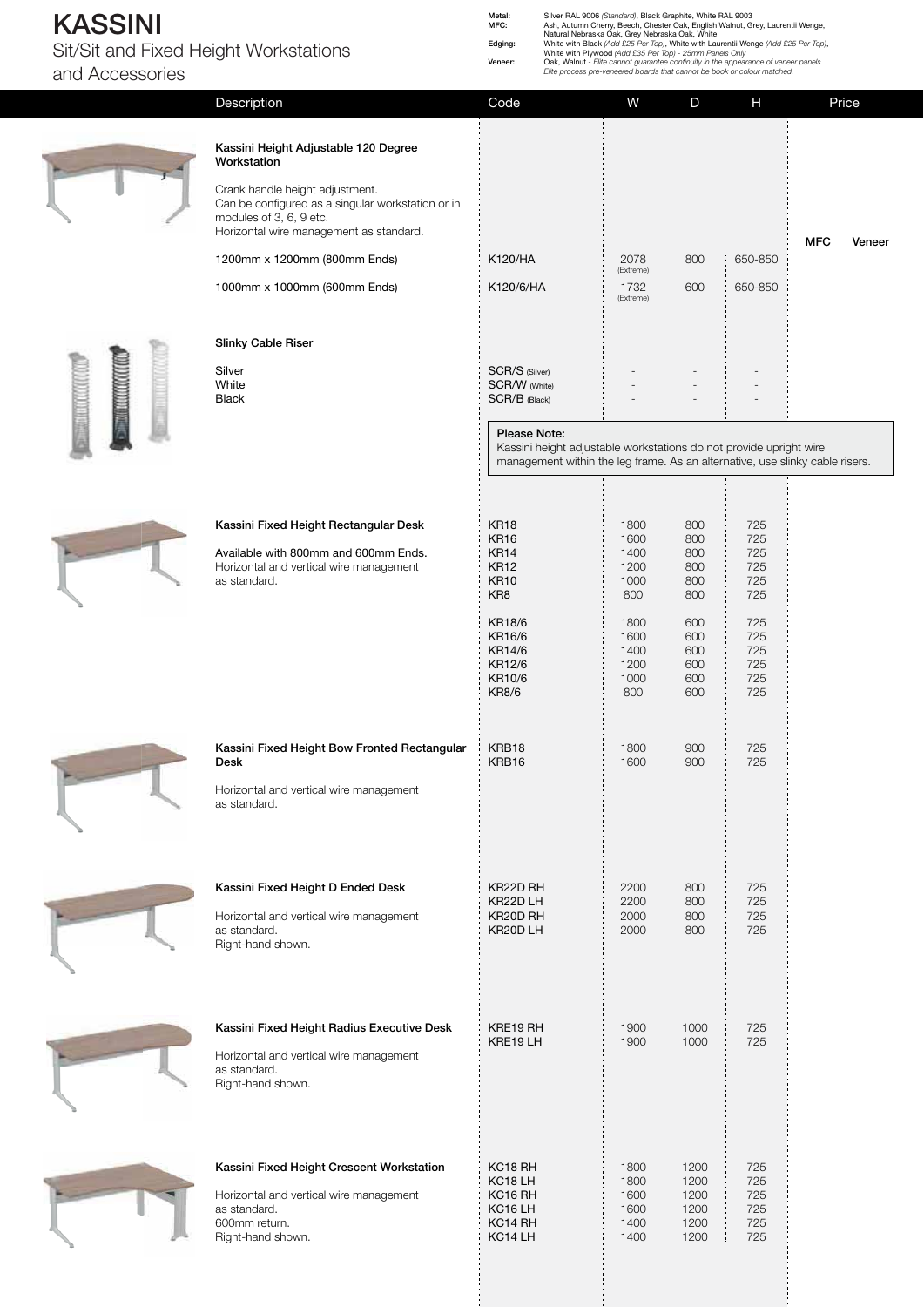### **KASSINI**  Fixed Height Workstations

Metal: Silver RAL 9006 (Standard), Black Graphite, White RAL 9003<br>
MFC: Ash, Autumn Cherry, Beech, Chester Oak, English Walnut, Grey, Laurentii Wenge,<br>
Natural Nebraska Oak, Grey Nebraska Oak, White<br>
Edging: White with Bla





 $B \rightarrow A$ 

| Description                                                                                                                                                                   | Code                                                                                                                  | W                                                                            | D                                                                                                                  | Н                                                                  | Price                                                         |        |
|-------------------------------------------------------------------------------------------------------------------------------------------------------------------------------|-----------------------------------------------------------------------------------------------------------------------|------------------------------------------------------------------------------|--------------------------------------------------------------------------------------------------------------------|--------------------------------------------------------------------|---------------------------------------------------------------|--------|
| Kassini Fixed Height Bow Fronted Crescent<br>Workstation                                                                                                                      | KCB18 RH<br>KCB18LH                                                                                                   | 1800<br>1800                                                                 | 1300<br>1300                                                                                                       | 725<br>725                                                         | <b>MFC</b>                                                    | Veneer |
| as standard.<br>600mm return.<br>Right-hand shown.                                                                                                                            |                                                                                                                       |                                                                              |                                                                                                                    |                                                                    |                                                               |        |
| Kassini Fixed Height Radius Crescent<br>Workstation<br>Horizontal and vertical wire management<br>as standard.<br>600mm return.<br>Right-hand shown.                          | KRC19 RH<br>KRC19LH                                                                                                   | 1900<br>1900                                                                 | 1200<br>1200                                                                                                       | 725<br>725                                                         |                                                               |        |
| Kassini Fixed Height Symmetrical Crescent<br>Workstation<br>Horizontal and vertical wire management                                                                           | KSC18A<br>KSC18B<br>KSC16A<br>KSC16B                                                                                  | 1800<br>1800<br>1600<br>1600                                                 | 1800<br>1800<br>1600<br>1600                                                                                       | 725<br>725<br>725<br>725                                           |                                                               |        |
| 2 x 800mm ends.                                                                                                                                                               | Please Note:                                                                                                          |                                                                              |                                                                                                                    |                                                                    |                                                               |        |
| Kassini Fixed Height Single Wave Desk<br>Available with 1000mm-800mm and<br>800mm-600mm Ends.<br>Horizontal and vertical wire management<br>as standard.<br>Right-hand shown. | KW18 RH<br>KW18 LH<br>KW16 RH<br>KW16 LH<br>KW14 RH<br>KW14 LH<br>KW12 RH<br>KW12 LH<br>KW18/6 RH<br><b>KW18/6 LH</b> | 1800<br>1800<br>1600<br>1600<br>1400<br>1400<br>1200<br>1200<br>1800<br>1800 | 1000-800<br>1000-800<br>1000-800<br>1000-800<br>1000-800<br>1000-800<br>1000-800<br>1000-800<br>800-600<br>800-600 | 725<br>725<br>725<br>725<br>725<br>725<br>725<br>725<br>725<br>725 |                                                               |        |
|                                                                                                                                                                               | KW16/6 LH<br><b>KW14/6 RH</b><br><b>KW14/6 LH</b><br><b>KW12/6 RH</b><br><b>KW12/6 LH</b>                             | 1600<br>1400<br>1400<br>1200<br>1200                                         | 800-600<br>800-600<br>800-600<br>800-600<br>800-600                                                                | 725<br>725<br>725<br>725<br>725                                    |                                                               |        |
| Kassini Fixed Height Double Wave Desk<br>Available with 900mm-800mm-900mm<br>Ends Only.<br>Horizontal and vertical wire management<br>as standard.                            | KDW18/9<br>KDW16/9                                                                                                    | 1800<br>1600                                                                 | 900<br>900                                                                                                         | 725<br>725                                                         |                                                               |        |
|                                                                                                                                                                               | Horizontal and vertical wire management<br>as standard.                                                               | <b>KW16/6 RH</b>                                                             | 1600                                                                                                               | 800-600                                                            | The grain direction is as illustrated with the arrows.<br>725 |        |

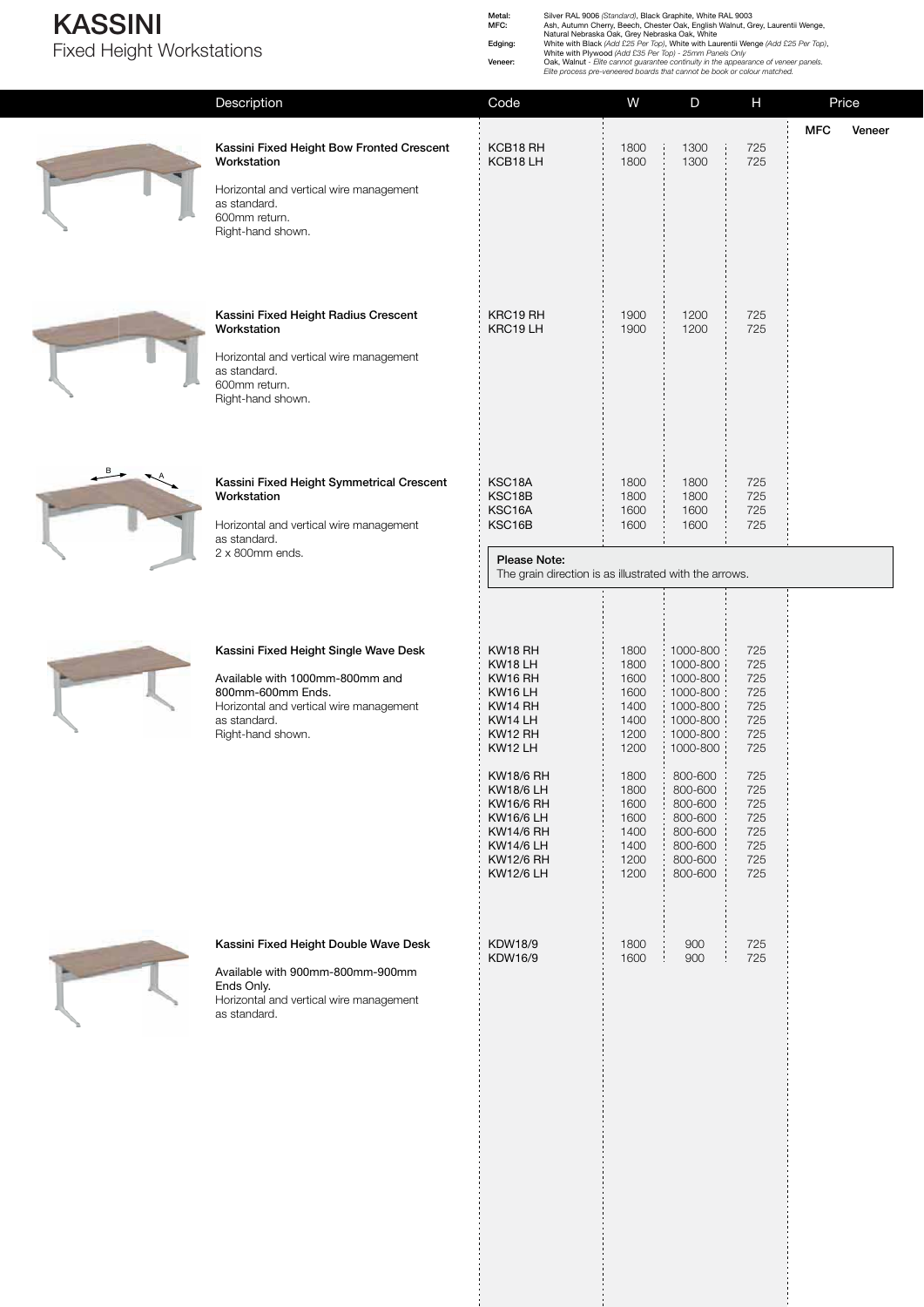#### **KASSINI**  Fixed Height Workstations

Metal:<br>MFC: Silver RAL 9006 (Standard), Black Graphite, White RAL 9003<br>MFC: Ash, Autumn Cherry, Beech, Chester Oak, English Walnut, Grey, Laurentii Wenge,<br>Edging: White with Black (Add £25 Per Top), White with Laurentii We Elite process pre-veneered boards that cannot be book or colour matched.

600 600  $600$  $600$ 800 800 600 800 800 1800  $(Extre$ 1800 (Extrem 1000 1000 1000 1000 2000 (Extreme) 2078 (Extreme) 1732 (Extreme) 2000 (Extren 1800  $E$ 1850 (Extre 1850 (Extreme) 725 725 725 725 725 725 725 725 725 725 725 KSR10/6 RH KSR10/6 LH KSR10/6C RH KSR10/6C LH KK20 K120 K120/6 KRR20 KRR18 KRD RH KRD LH **Kassini Fixed Height Secretarial Return for Rectangular Desks\*** Horizontal and vertical wire management as standard. Right-hand shown. **Kassini Fixed Height Secretarial Return for Crescent Workstations\*\*** Horizontal and vertical wire management as standard. Right-hand shown. **Kassini Fixed Height Kidney Desk** Horizontal and vertical wire management as standard. **Kassini Fixed Height 120 Degree Workstation** Can be configured as singular workstations or in modules of 3, 6, 9 etc. Horizontal and vertical wire management as standard. 1200mm x 1200mm (800mm Ends) 1000mm x 1000mm (600mm Ends) **Kassini Fixed Height Radius Reception Desk** Horizontal and vertical wire management as standard. **Kassini Fixed Height Reception Desk** 850mm and 600mm ends are slightly curved. Horizontal and vertical wire management as standard. Right-hand shown. **MFC Veneer** Description Code W D H Price **\*Please Note:** Secretarial return for rectangular desks only compatible with rectangular, bow fronted rectangular and D ended desks. **\*\*Please Note:** Secretarial return for crescent workstations only compatible with crescent, bow fronted crescent and radius crescent workstations.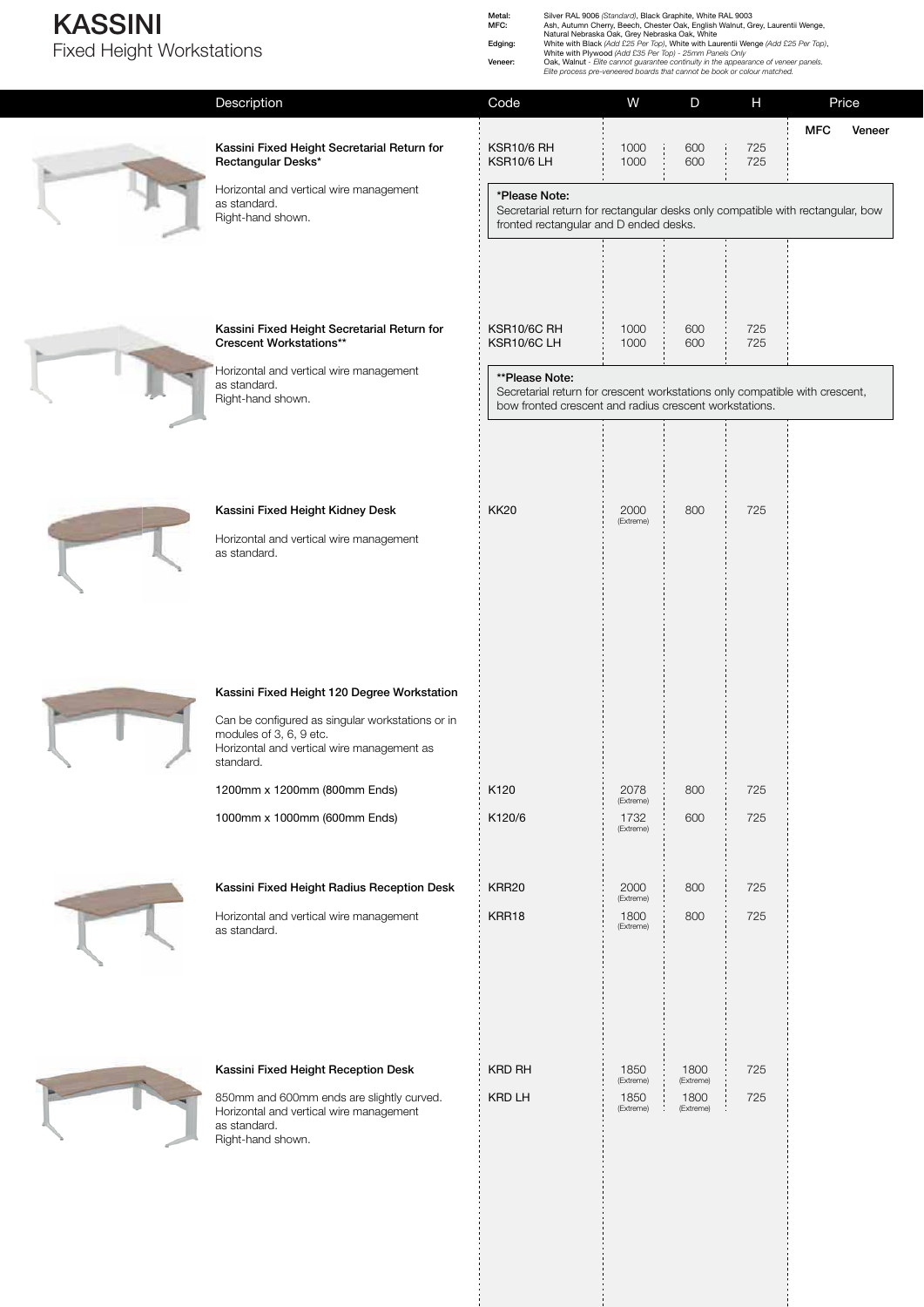### **KASSINI**

Workstations and Accessories

Metal: Silver RAL 9006 (Standard), Black Graphite, White RAL 9003<br>
MFC: Ash, Autumn Cherry, Beech, Chester Oak, English Walnut, Grey, Laurentii Wenge,<br>
Natural Nebraska Oak, Grey Nebraska Oak, White<br>
Edging: White with Bla

|                                                                                                                                                                                                                              |                                                 |                      |                          | $\sim$ and $\sim$ and $\sim$ and $\sim$ and $\sim$ and $\sim$ and $\sim$ and $\sim$ appearance on render<br>Elite process pre-veneered boards that cannot be book or colour matched. |     |        |
|------------------------------------------------------------------------------------------------------------------------------------------------------------------------------------------------------------------------------|-------------------------------------------------|----------------------|--------------------------|--------------------------------------------------------------------------------------------------------------------------------------------------------------------------------------|-----|--------|
| Description                                                                                                                                                                                                                  | Code                                            | W                    | $\mathsf D$              | H                                                                                                                                                                                    |     | Price  |
| <b>Reception Shelf</b><br>Right-hand shown.                                                                                                                                                                                  | RS RH<br>RS LH                                  | 1850<br>1850         | 1650<br>1650             | 225<br>225                                                                                                                                                                           | MFC | Veneer |
| <b>Reception Glass Shelf</b><br>10mm toughened clear glass.<br>Right-hand shown.                                                                                                                                             | RSG RH<br>RSG LH                                | 1850<br>1850         | 1650<br>1650             | 215<br>215                                                                                                                                                                           |     |        |
| <b>Reception Shelf</b>                                                                                                                                                                                                       | <b>RS 14</b><br><b>RS 12</b><br><b>RS 10</b>    | 1400<br>1200<br>1000 | 300<br>300<br>300        | 225<br>225<br>225                                                                                                                                                                    |     |        |
| <b>Reception Glass Shelf</b><br>10mm toughened clear glass.                                                                                                                                                                  | <b>RSG 14</b><br><b>RSG 12</b><br><b>RSG 10</b> | 1400<br>1200<br>1000 | 300<br>300<br>300        | 215<br>215<br>215                                                                                                                                                                    |     |        |
| Kassini Linking Workstations<br>Links 800mm and 600mm deep desks.<br>Horizontal and vertical wire management<br>as standard.<br>1225mm x 1225mm (800mm Ends)<br>1083mm x 1083mm (800mm Ends)<br>1025mm x 1025mm (600mm Ends) | <b>KLW8/6</b><br><b>KLW8/4</b><br>KLW6          | 1225<br>1083<br>1025 | 1225<br>1083<br>1025     | 725<br>725<br>725                                                                                                                                                                    |     |        |
| <b>CPU Holder</b><br>Adjustable CPU holder for PC towers.<br>Rotates a full 360 degrees for complete access to<br>cables and ports.<br>Includes mounting kit.<br><b>Black</b><br>White                                       | CPU (Black)<br>CPUW (White)                     | 76-254<br>76-254     | $\overline{\phantom{a}}$ | 305-508<br>305-508                                                                                                                                                                   |     |        |
|                                                                                                                                                                                                                              |                                                 |                      |                          |                                                                                                                                                                                      |     |        |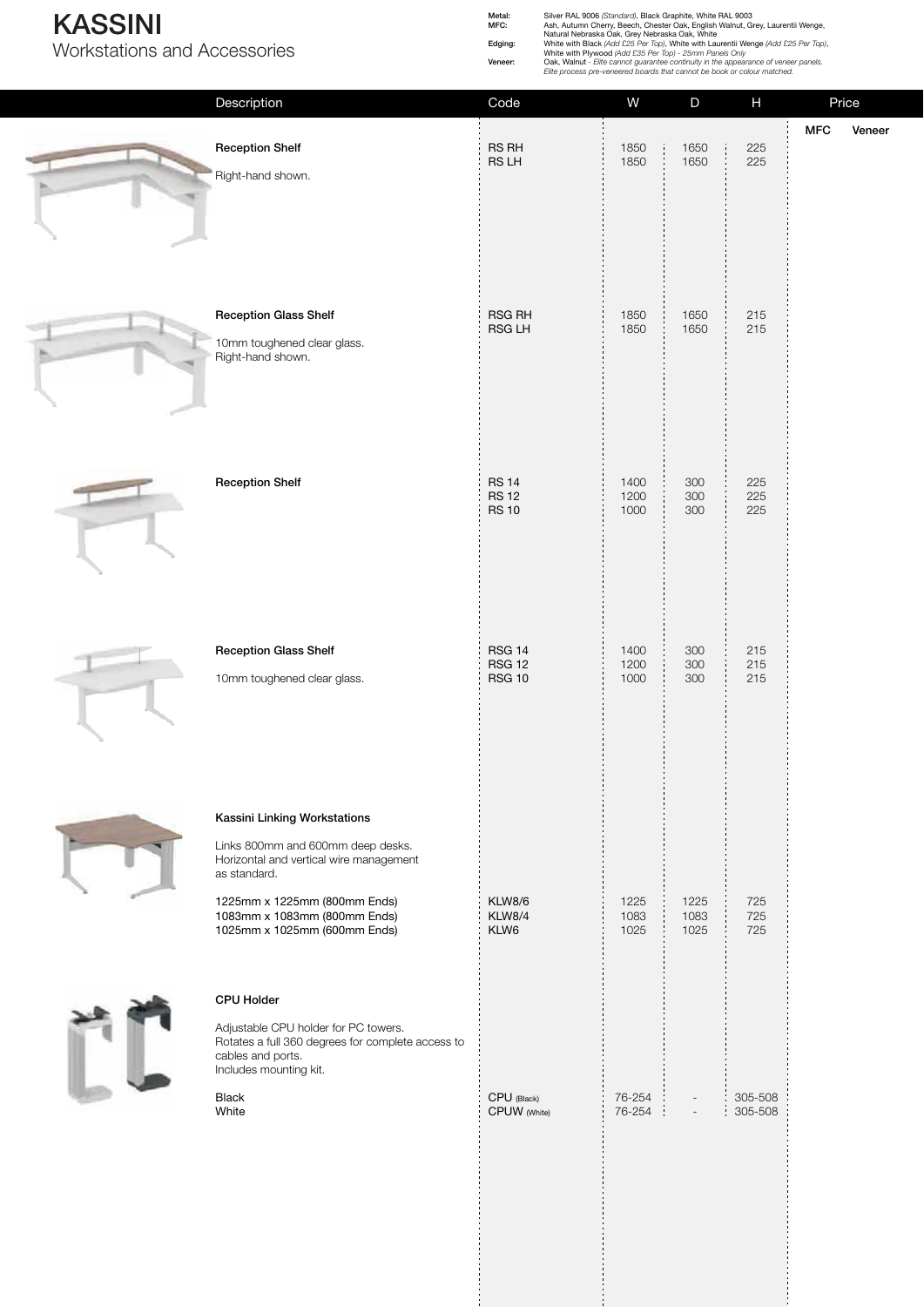## **KASSINI**

Accessories and Meeting Ends

**Flex Monitor Arm** Post Mounted

Monitor arm with two folding links. Manual post height adjustment.

Metal:<br>MFC: Silver RAL 9006 (Standard), Black Graphite, White RAL 9003<br>MFC: Ash, Autumn Cherry, Beech, Chester Oak, English Walnut, Grey, Laurentii Wenge,<br>Edging: White with Black (Add £25 Per Top), White with Laurentii We

Elite process pre-veneered boards that cannot be book or colour matched.

Description Code W D H Price